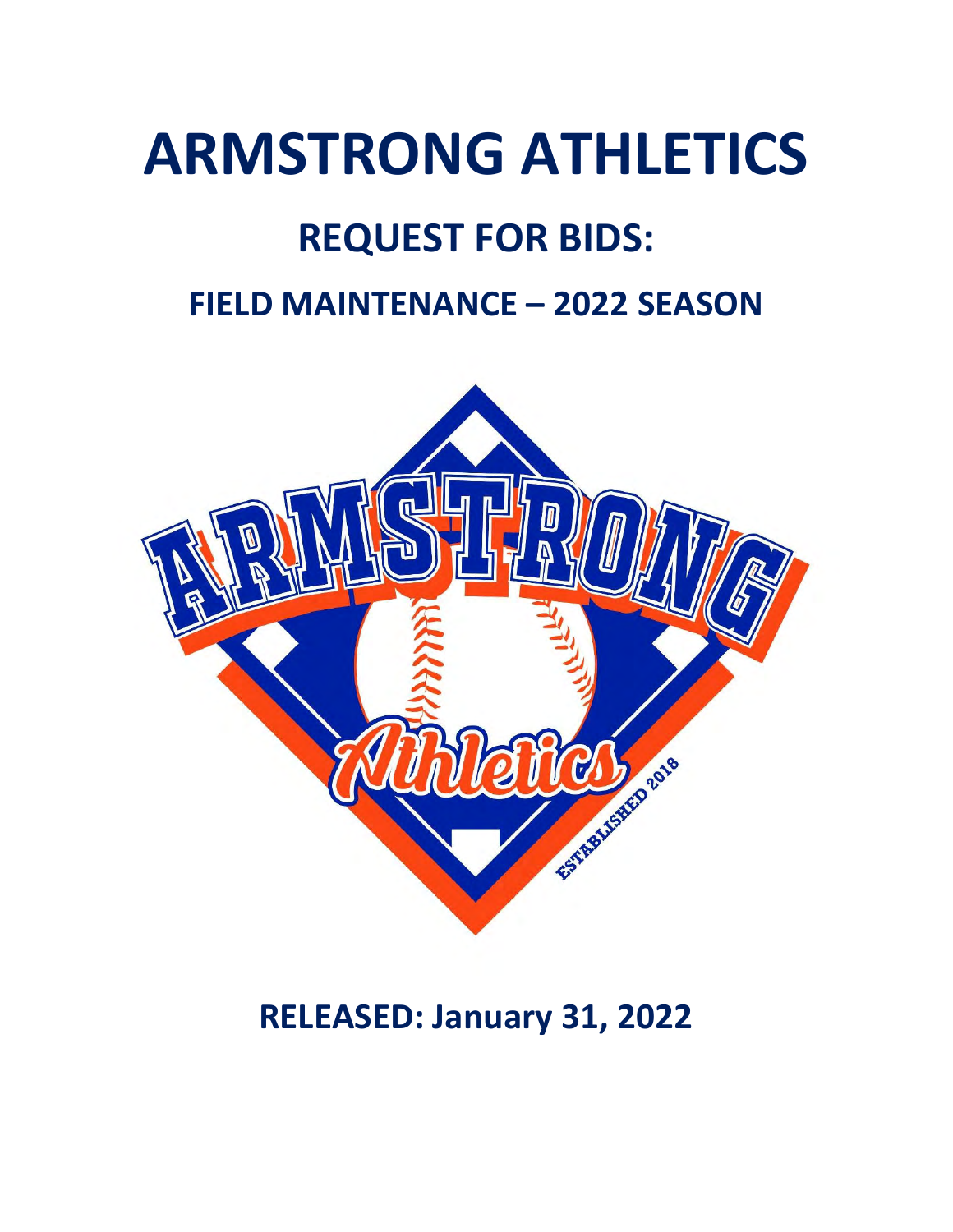

### **Request for Bids: Field Maintenance – 2022 Season**

#### **Introduction:**

Armstrong Athletics aims to ensure that our players are playing on well maintained facilities throughout our season. To achieve this goal, we are requesting bids be submitted to address our 2022 in-season mowing and field maintenance needs.

#### **Scope of Work:**

The Work consists of providing mowing, edging and trimming of Armstrong Athletics playing fields and surrounding grounds. *(See Attachment A for an aerial diagram of each facility.)*

#### **General Requirements and Instructions:**

Armstrong Athletics fields require mowing and edging at least once per week during the season. The goal is to keep all grass a maximum of 3 inches in length or under during the season. This may require mowing twice per week during peak growth weeks (playing fields only from late May to early June).

#### **Dates of Engagement:** April 1, 2022 – October 1, 2022

**Working hours:** Work to the fields and grounds must be completed prior to **4:30 pm Monday through Friday.**

- If the weather does not permit the work to be performed during the Monday through Friday schedule, it may be completed Saturday or Sunday should there be no games or practices scheduled during this time.
- Fields and grounds must be cut with grass clippings kept at a minimum, leaving a playable and esthetically pleasing facility for the kids and community.
- Bid Includes: Mowing, edging and trimming of the playing fields *AND* surrounding grounds.

#### *\*Please note: Possible multiple grass cuttings (twice per week) is only specified for playing fields and does not include the grounds outside of the fenced in playing fields.*

Armstrong Athletics reserves the right to make changes in the procedural rules and regulations which guide the Bidder. These include scheduling grounds care for specific events, halting work where interference with league activities exists, and similar changes.

#### **Armstrong Athletics Facilities:**

Montebell Field 415 Butler Road Kittanning, PA 16201

Pawkovich Ball Park 115 Maple Lane Worthington, PA 16262 (Includes: Pawkovich Field, Stewart Field and T-Ball Field)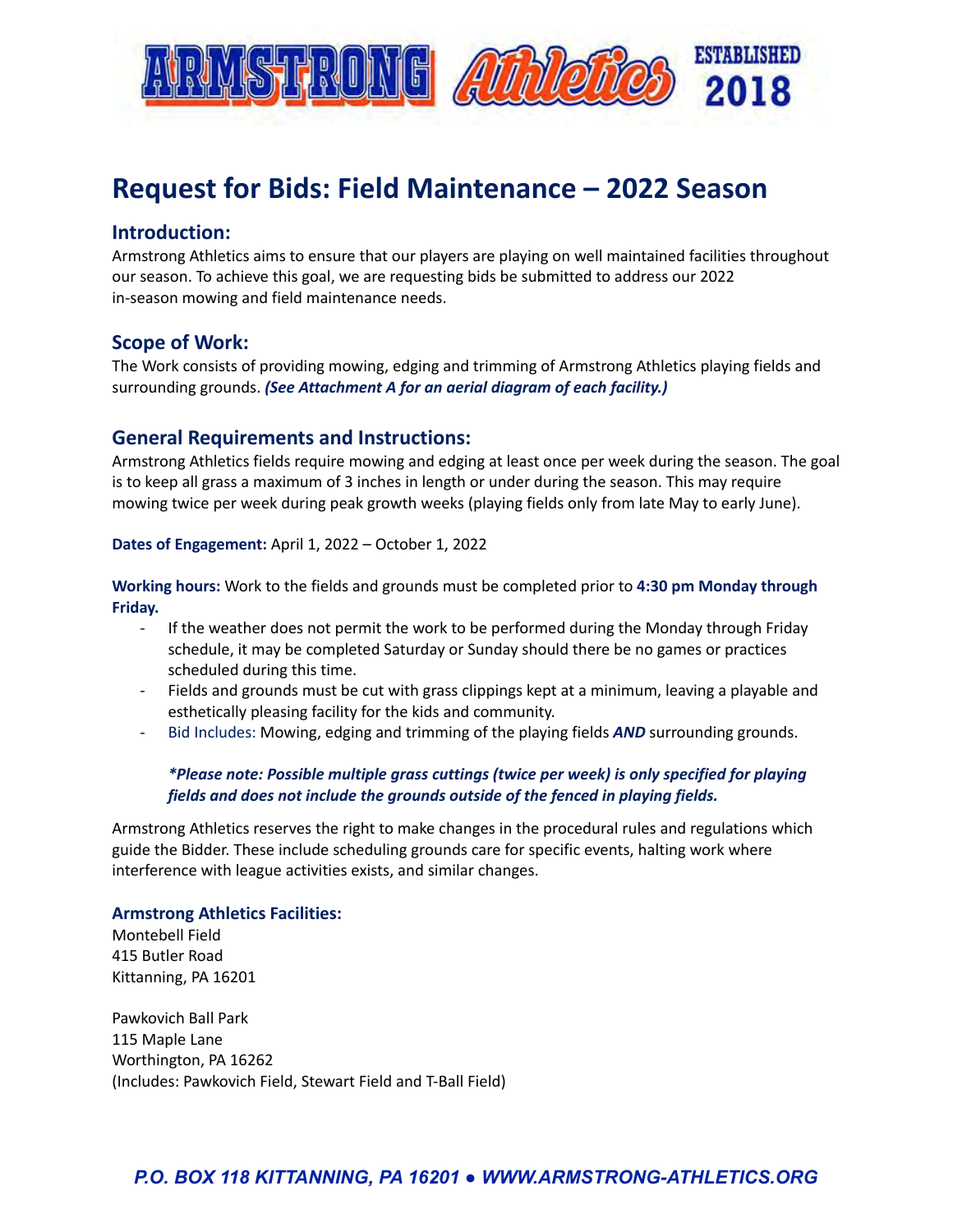

Jud Field Complex North Water Street Kittanning, PA 16201 (Includes: Jud Softball Field and Harmon T-Ball Field)

Worthington Civic Center Field 218 East Main Street Worthington, PA 16262

Pattonville VFW Baseball/Softball Field Complex 2125 Bailey Avenue Ford City, PA 16226

### **Responsibility of Bidder:**

- **-** The Bidder is responsible for his own quality control. Armstrong Athletics Field Maintenance Coordinator shall provide oversight, but not a quality control program.
- **-** The Bidder shall be responsible for all damages to persons, and/or property that occur as a result of their fault or negligence in connection with carrying out their work. The Bidder is responsible for all material delivered and work performed until completion and acceptance of the work by the Armstrong Athletics Field Maintenance Coordinator.
- **-** The Bidder shall use safety shielded equipment and /or follow all commonly practiced safety measures common to the grass cutting industry.
- **-** The Bidder shall perform all labor in the most thorough and workmanlike manner.
- **-** The successful Bidder shall not subcontract the whole or a portion of this work without the written consent of Armstrong Athletics. No subcontracted work may be performed without prior written approval of Armstrong Athletics.
- **-** The Bidder shall obtain and pay for all permits and licenses, pay all taxes, and comply with all laws, regulations, and ordinances bearing on the conduct of the work.
- **-** It will be the Bidder's responsibility to inspect all locations and remove all rubbish and debris before performing any mowing activity. Rubbish and debris are to be removed from the site by the Bidder.

### **Notice of Bidders Failure to Perform and Termination of Contract:**

Bidders are advised that this contract includes provisions in the event the bidder fails to perform:

- Armstrong Athletics shall deduct from Bidder's request for payments its best estimate of the cost of all non-performed work and Armstrong Athletics may, at its option, perform the services itself.
- Armstrong Athletics, at their discretion, may afford to Bidder an opportunity to perform the non-performed work within one (1) days' notice of non-performance to the Bidder.
- It shall be specifically understood between the Bidder and Armstrong Athletics that this contract may be terminated by Armstrong Athletics whenever the contractual services are not provided to the satisfaction of Armstrong Athletics.

### *P.O. BOX 118 KITTANNING, PA 16201 ● WWW.ARMSTRONG-ATHLETICS.ORG*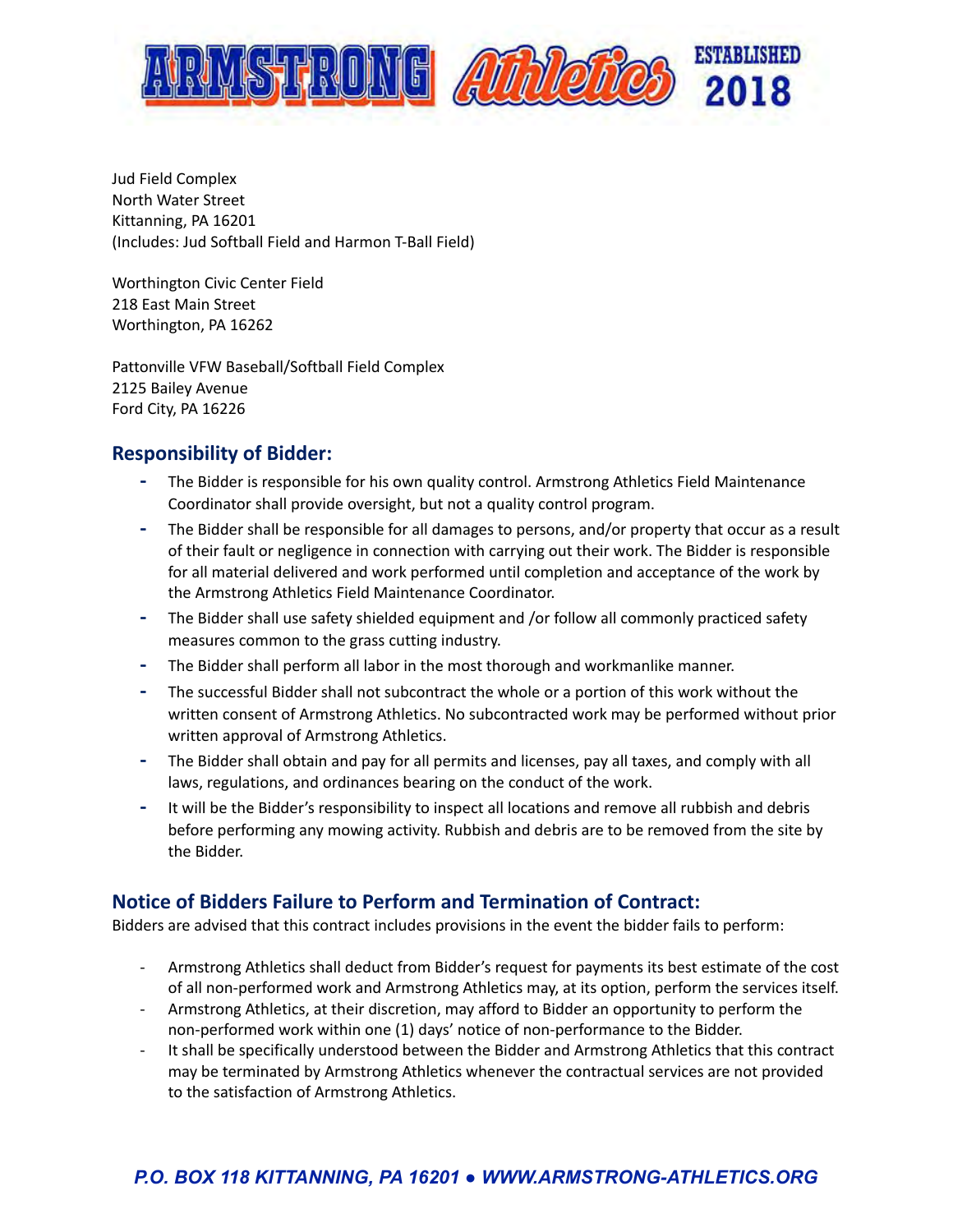

### **Submission Requirements:**

#### **Submissions are due on or before: February 25, 2022 by 11:00 PM**

Completed Bids should be sent via email, as an Adobe PDF file and include the following:

- Company Profile, listing relevant experience
- Contact information with key personnel
- List of (3) professional references
- Proof of insurance coverage
- Itemized proposed estimate of probable costs to perform work as outlined in the above request for bids.
- Bids must be signed by key company representative

#### **Send all submissions via email to:** Ericka Atkinson

*leagueinformationofficer@armstrong-athletics.org*

Please provide the following text in the subject of the email: *"Request for Bids: Field Maintenance - 2022 Season."*

**Please send all questions in regard to the above Request For Bids to the following:** [armstrongathletics2018@gmail.com](mailto:armstrongathletics2018@gmail.com)

### **Award of Contract:**

All received bids will be read aloud and discussed at Armstrong Athletics monthly Board Meeting scheduled for February 27, 2022. Should a decision be made to accept a bid, the winning Bidder will be contacted on March 1, 2022. Upon selection and notification to the winning Bidder, schedule of payment will be discussed. Only the winning Bidder will be contacted.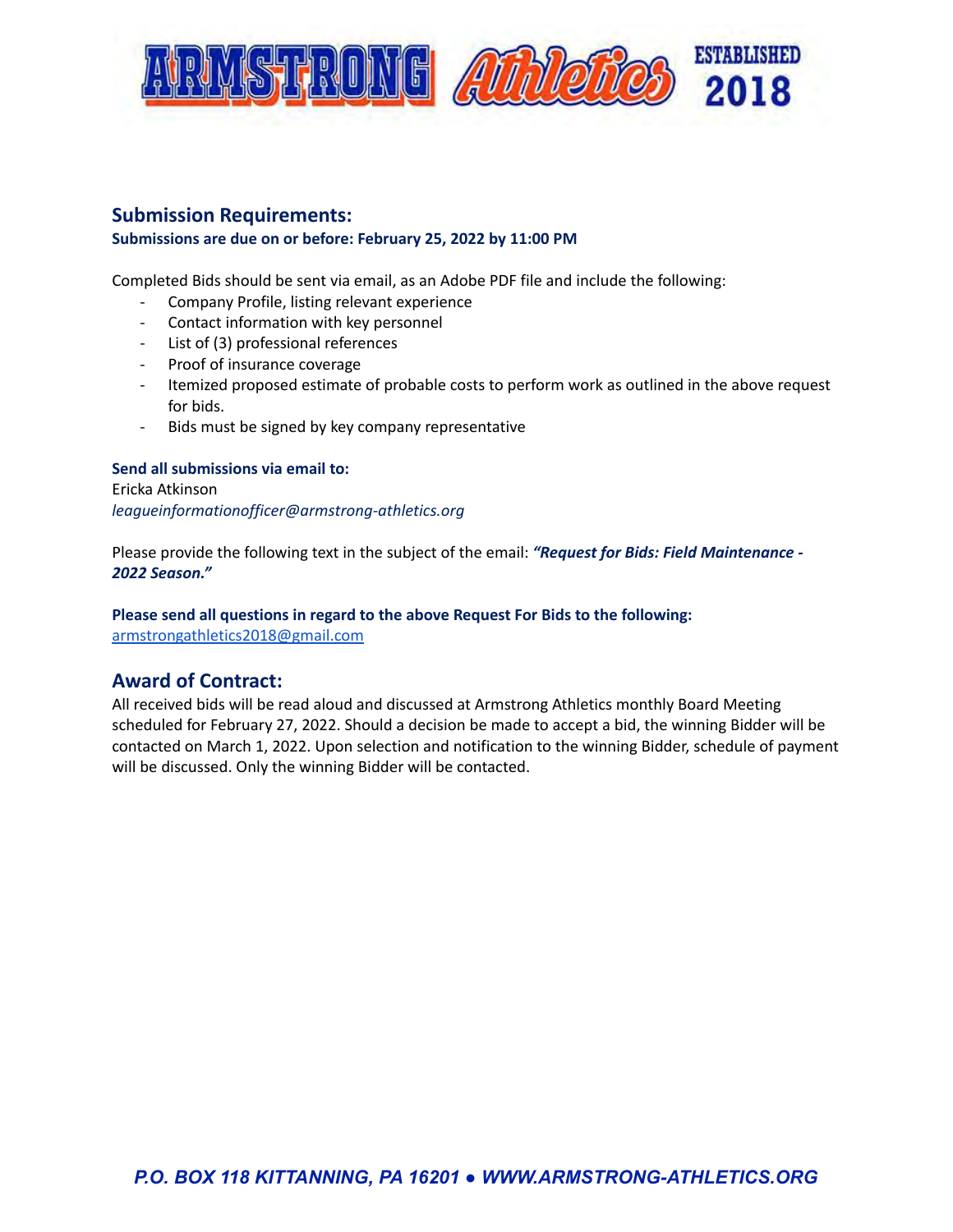**ATTACHMENT A: AERIAL FACILITIES DIAGRAMS**

### Montebell Baseball Field



**APPROXIMATE AREA (Playing Fields and Surrounding Grounds): ±2.78 Acres**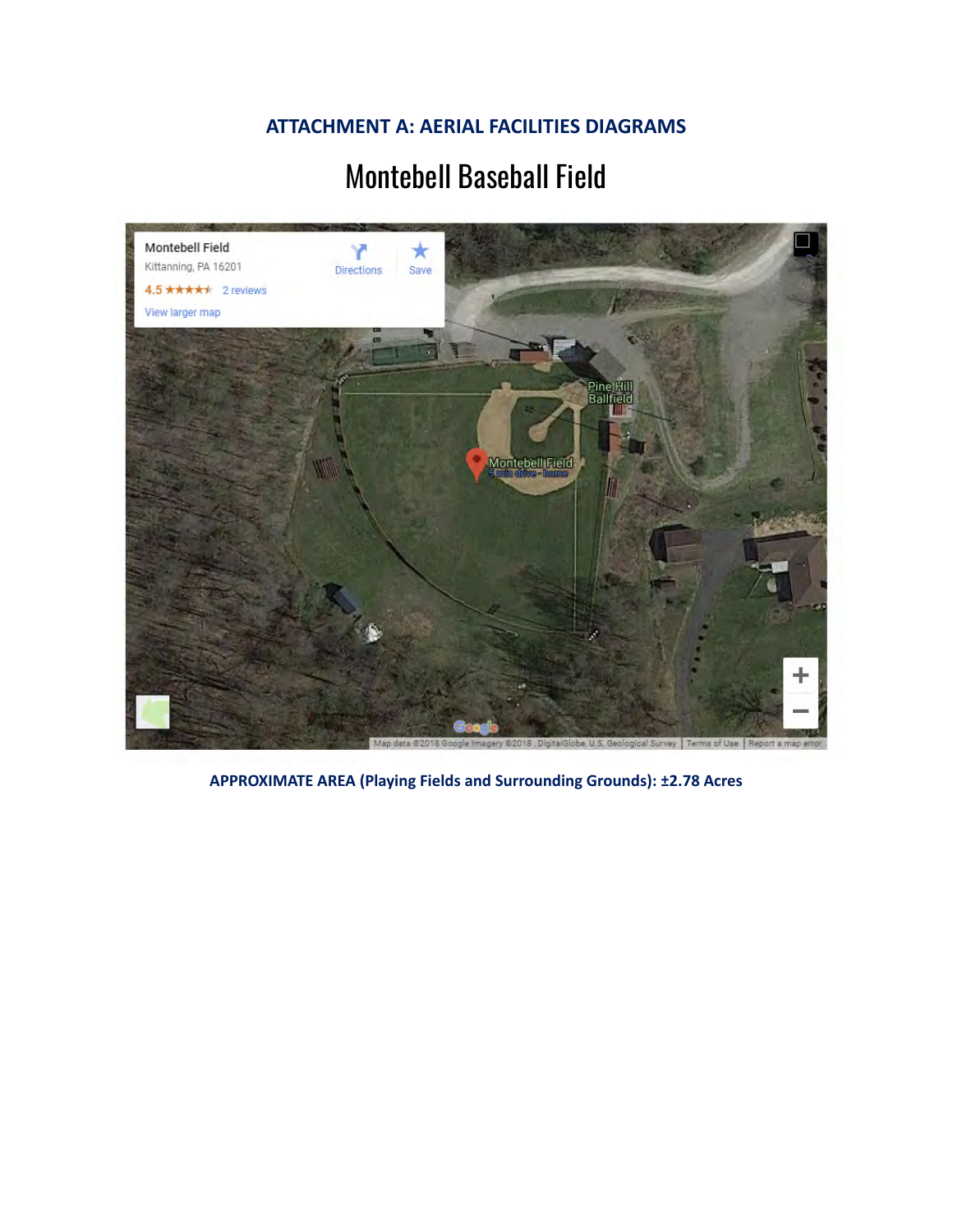# Pawkovich Field Complex



**APPROXIMATE AREA (Playing Fields and Surrounding Grounds): ±4.53 Acres**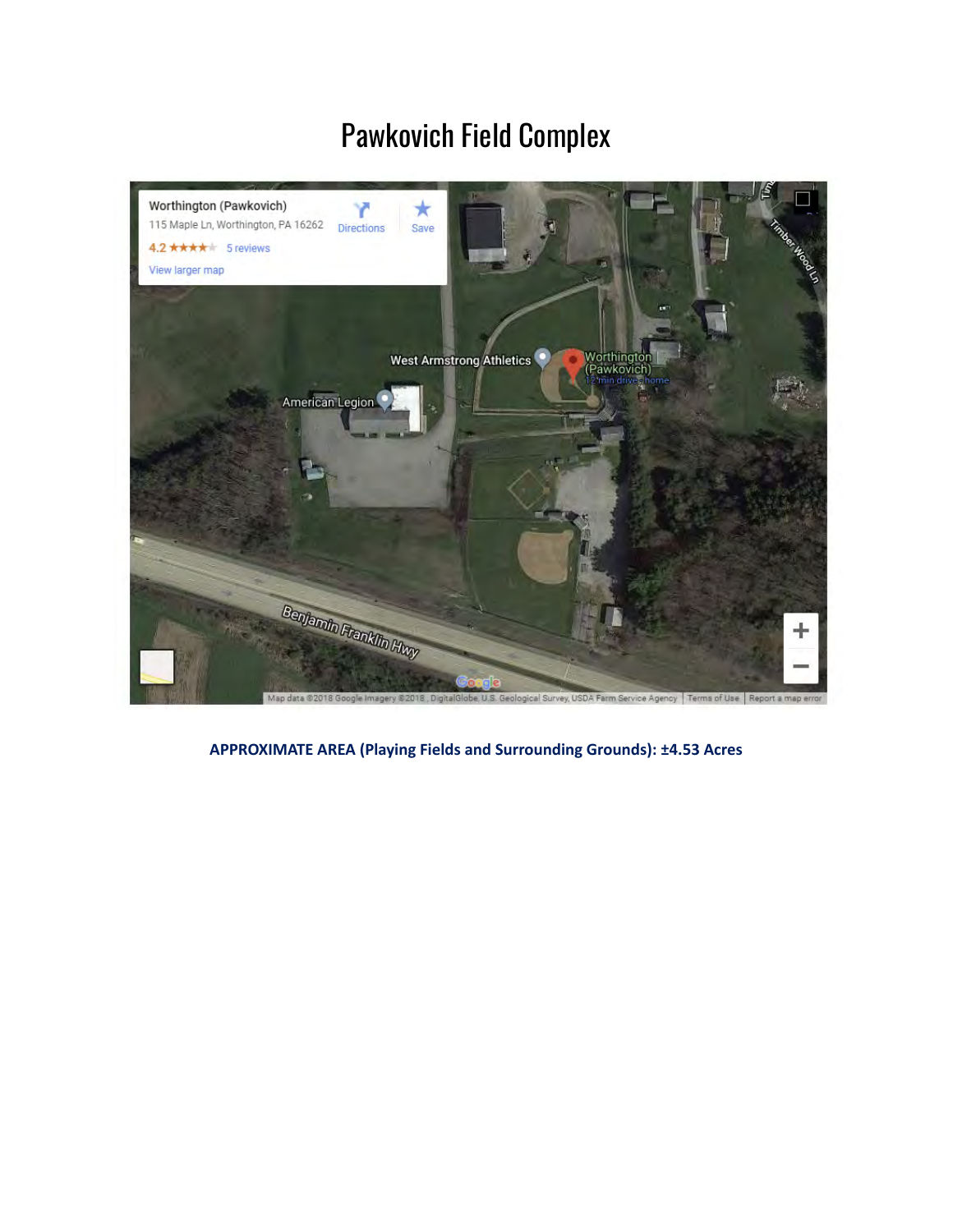# Jud Field Complex



**APPROXIMATE AREA (Playing Fields and Surrounding Grounds): ±2.33 Acres**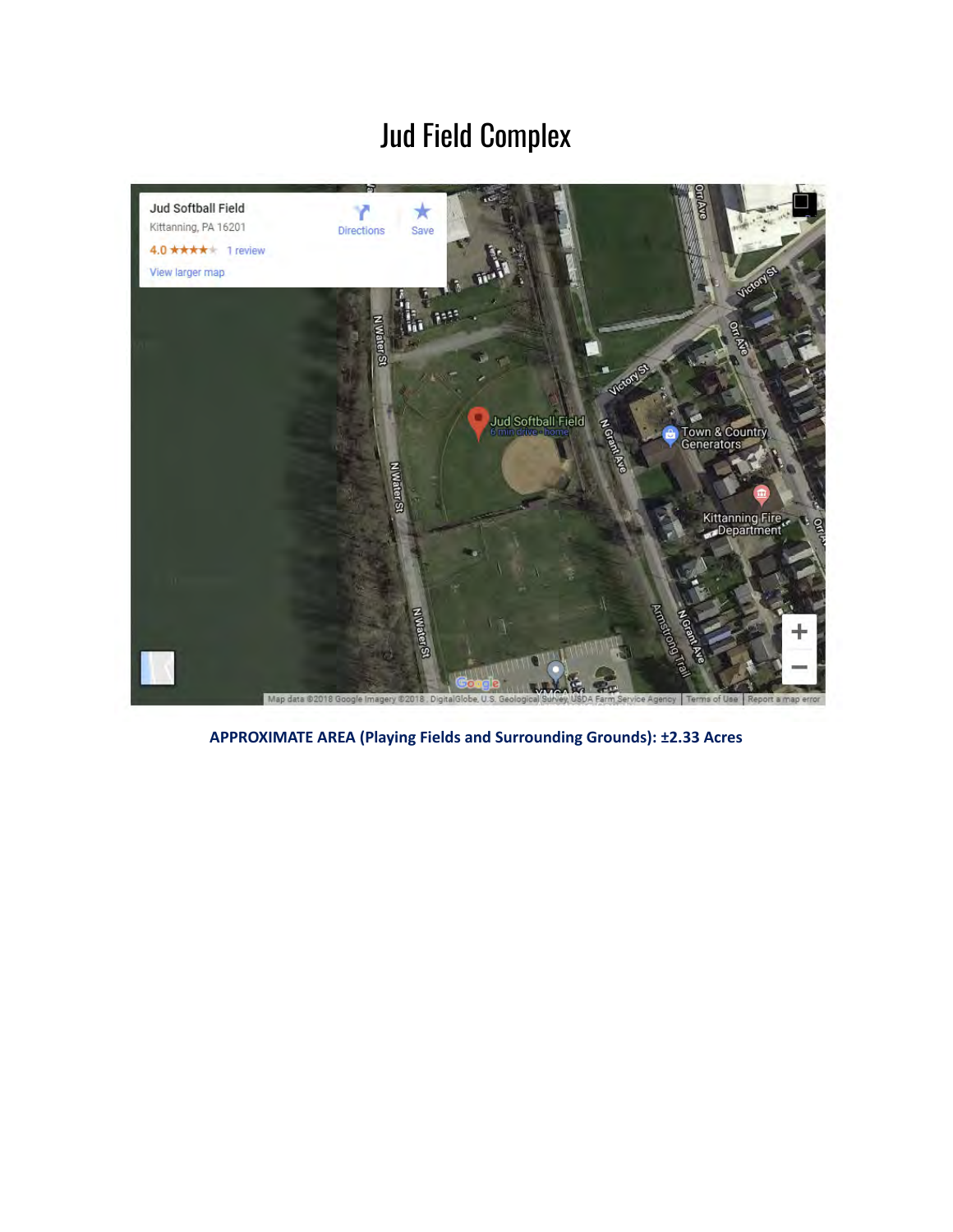# Worthington Civic Center Baseball Field



**APPROXIMATE AREA (Playing Fields and Surrounding Grounds): ±4.70 Acres**